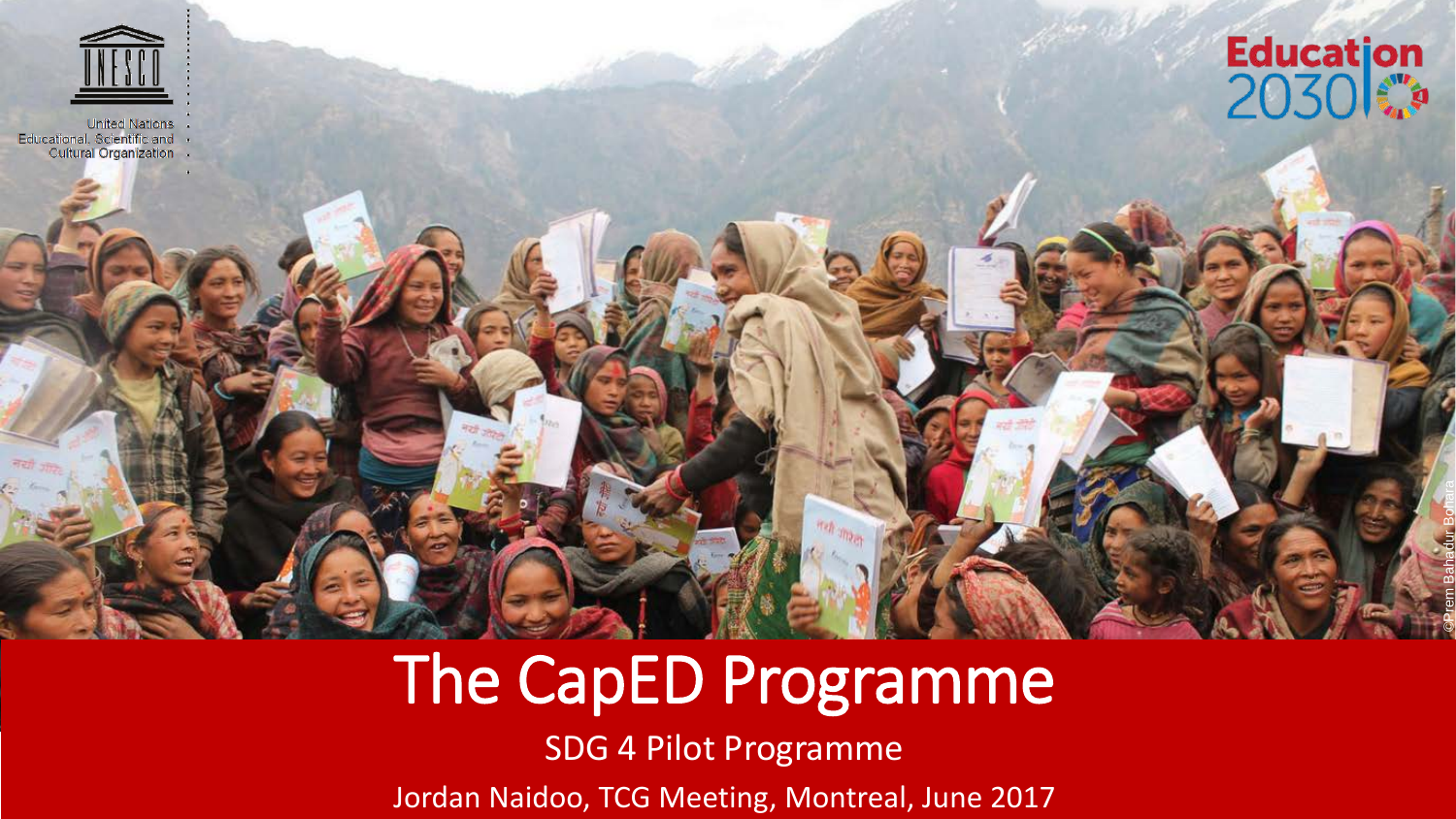# Summary of the presentation

- **If the Cap ED Programme** 
	- **E** Overview

Educational, Scientific and Cultural Organization

- Implementation strategies
- $\blacksquare$  Thematic areas
- **The CapED Pilot Programme** 
	- **Overview**
	- **Objectives**
	- Country Status & Key progress so far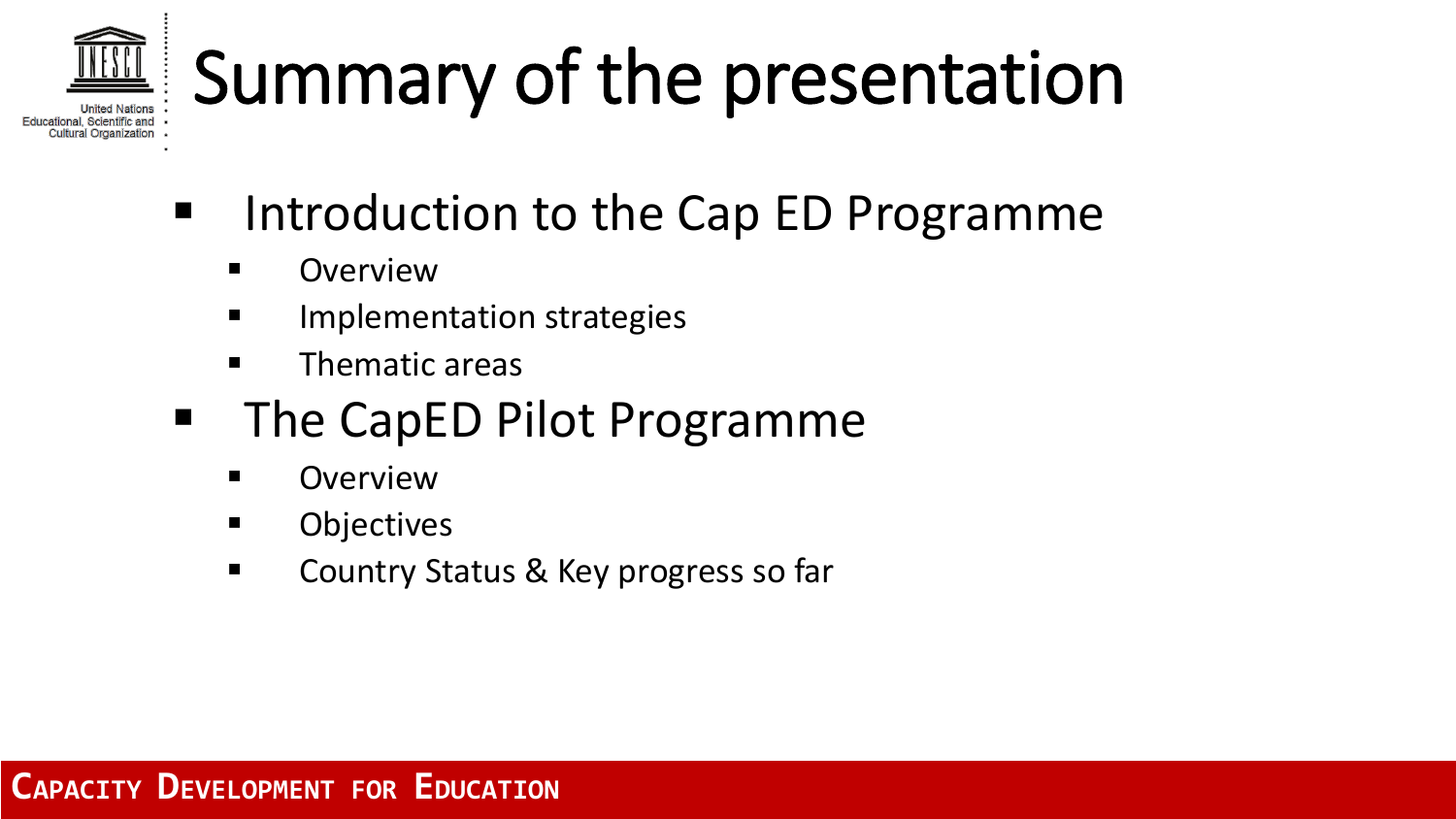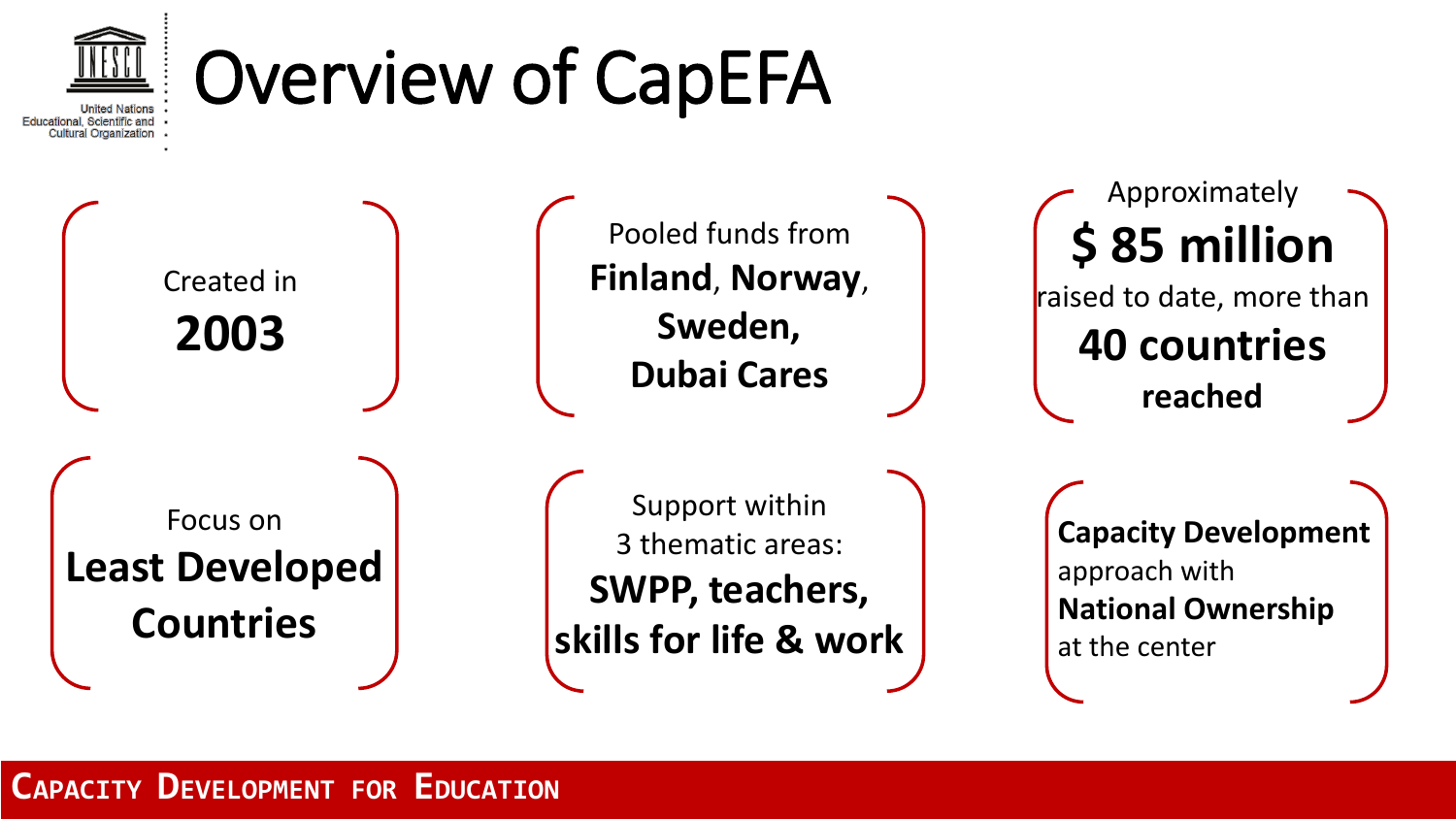

# **CapED countries in 2016**



#### **CAPACITY DEVELOPMENT FOR EDUCATION**

Pilot Component on SDG4

 $\mathcal{L}$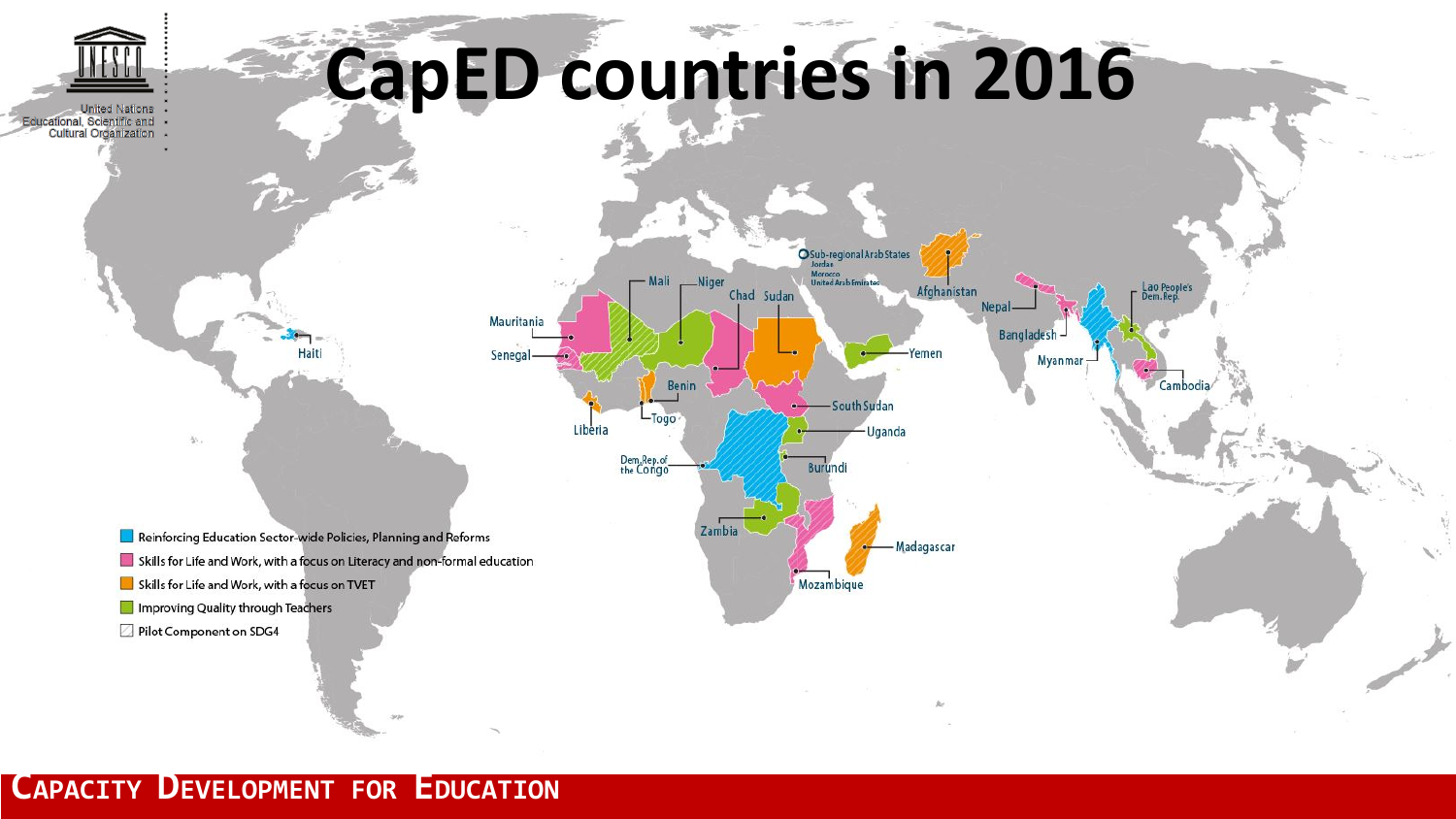

### Multilayered Capacity Development Strategy

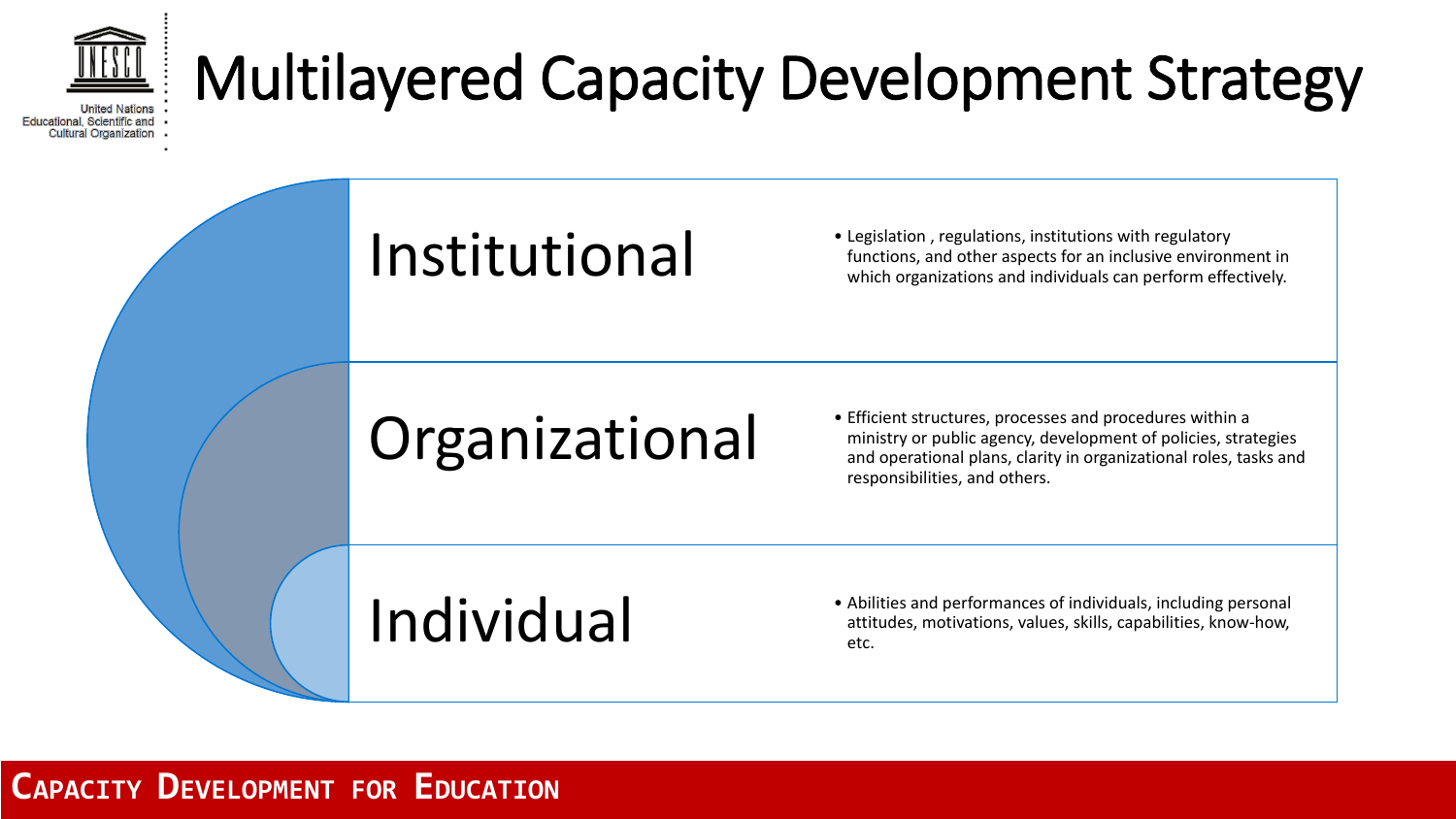## 5 step Capacity Development Approach

**United Nations** Educational, Scientific and Cultural Organization .

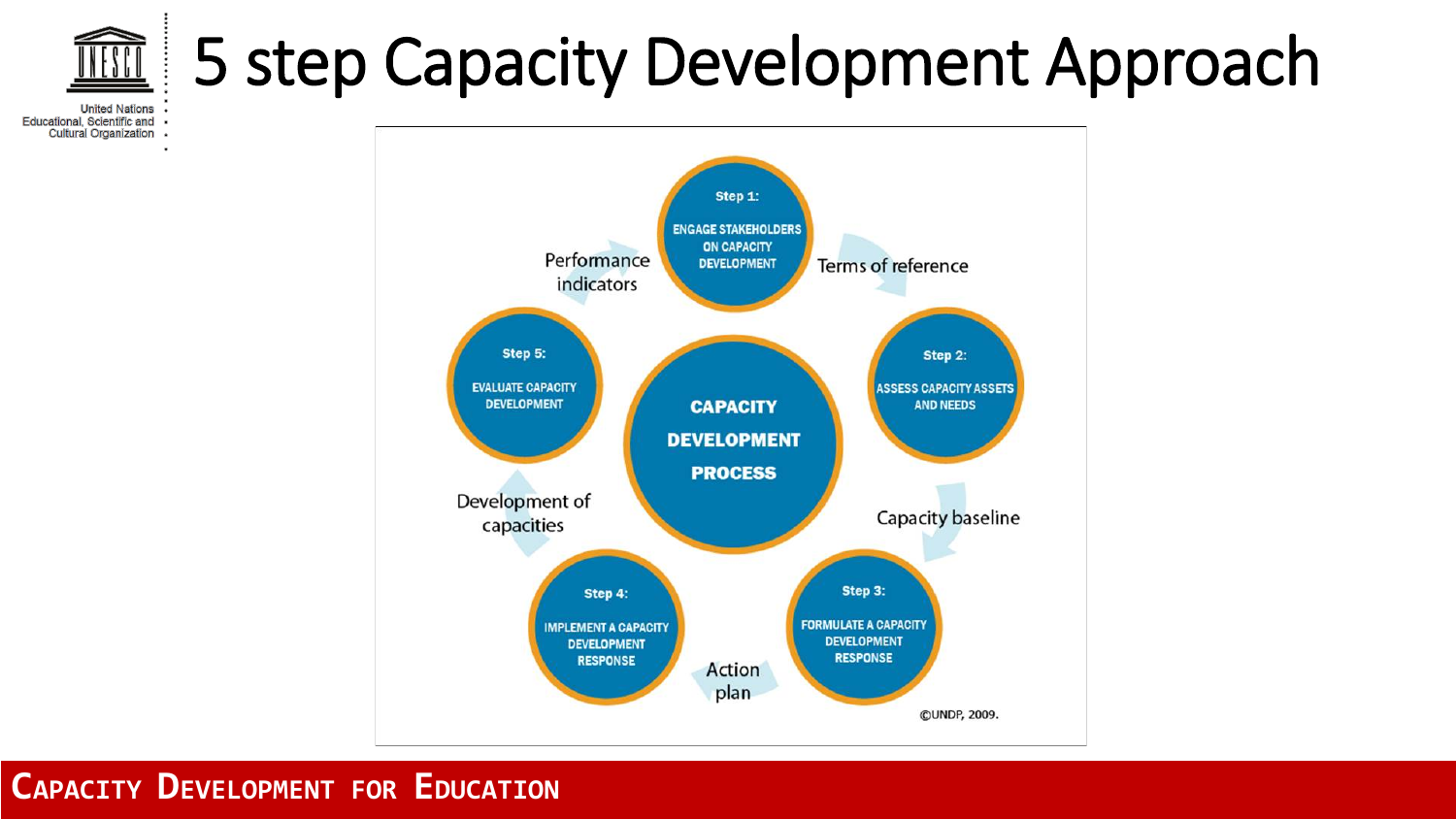

## Overview of CapEFA – thematic areas

**United Nations** Educational, Scientific and **Cultural Organization** 

| Thematic<br>Focus                 | <b>I. Reinforcing Education Sestor-wide Policies, Planning and Reforms</b>           |                                           |                                                          |                                                |                      |                                                               |  |  |  |
|-----------------------------------|--------------------------------------------------------------------------------------|-------------------------------------------|----------------------------------------------------------|------------------------------------------------|----------------------|---------------------------------------------------------------|--|--|--|
| Priority Areas<br>of Intervention | Operationalizing SDG 4 is 10 pilot countries: Policy reviews & monitoring frameworks |                                           |                                                          |                                                |                      |                                                               |  |  |  |
|                                   | Capacity development for national education reform, plans and policies               |                                           |                                                          |                                                |                      |                                                               |  |  |  |
| Thematic<br>Focus                 | <b>II. Fostering Skills for Life &amp; Work</b>                                      |                                           |                                                          | <b>III. Improving Quality through Teachers</b> |                      |                                                               |  |  |  |
| Priority Areas<br>of Intervention | <b>Policy Development</b><br><b>TVET</b><br>NFE/Literacy                             | Youth<br>employment &<br>entrepreneurship | Literacy skills for<br>girls' and women's<br>empowerment | <b>Teacher Policy</b><br>Development           | Training of Teachers | Gender sensitive<br>approaches to<br>teaching and<br>learning |  |  |  |
| Mainstream<br>aui                 | <b>GENDER</b>                                                                        |                                           |                                                          |                                                |                      |                                                               |  |  |  |
|                                   | Scaling-up through innovations                                                       |                                           |                                                          |                                                |                      |                                                               |  |  |  |
| Appro<br>ach                      | Capacity Development, National ownership & Knowledge sharing                         |                                           |                                                          |                                                |                      |                                                               |  |  |  |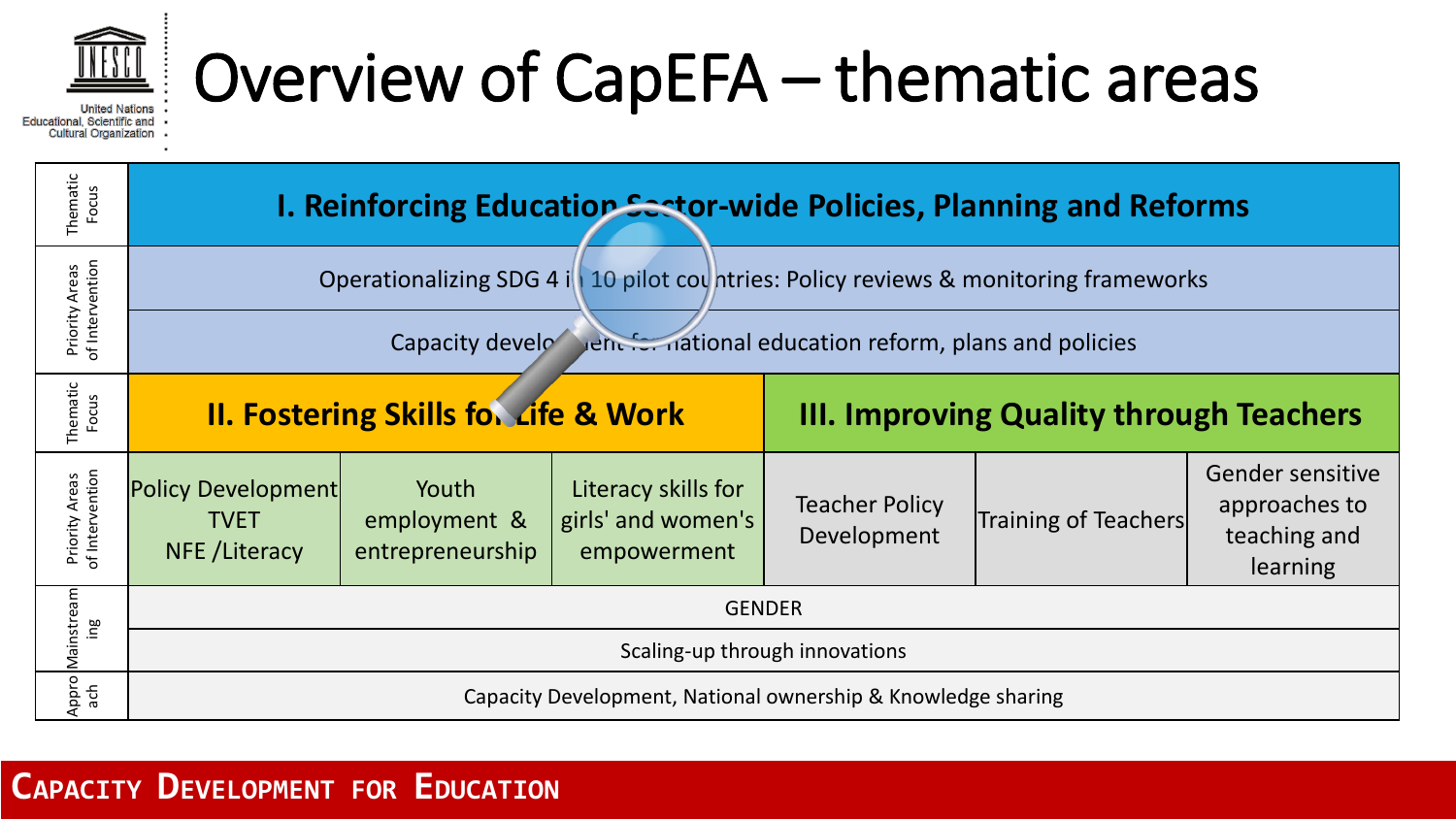

# Overview CapED SDG4 Pilot Programme 1/2

- **Objective:** *Develop national capacities to integrate SDG 4 into national education policy and sector management including monitoring of progress towards SDG 4.*
- **Timeframe**: 18 months until end 2017
- 10 participating **countries**:
	- In Sub-Saharan Africa: Democratic Republic of Congo, Madagascar, Mali, Mozambique, Senegal,
	- In Asia: Afghanistan, Cambodia, Myanmar, Nepal
	- **In Latin America: Haiti**
- **2 key components:** SDG 4 policy gap analysis & SDG4 monitoring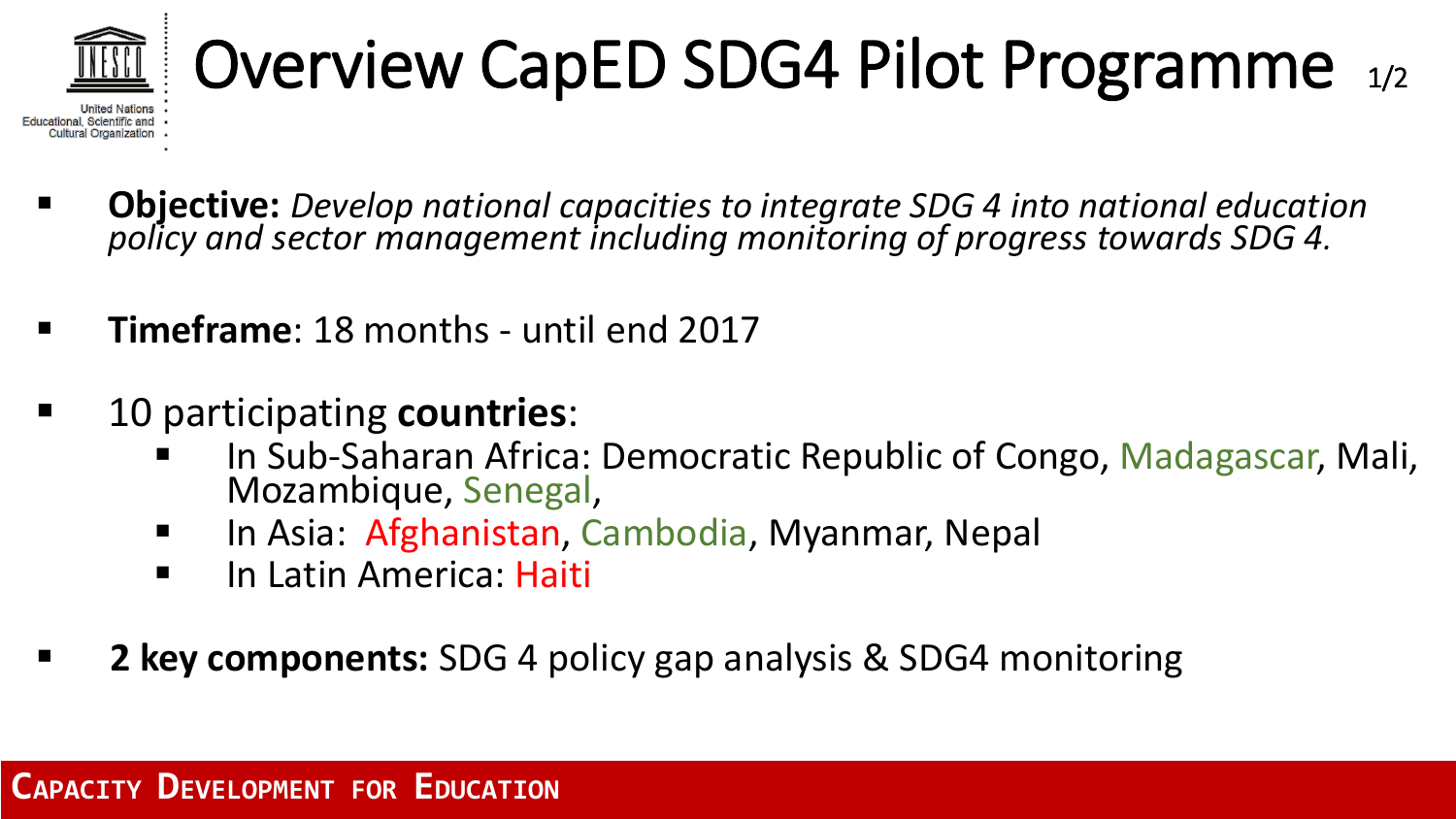### Component 1: Policy analysis against Educational, Scientific and<br>Cultural Organization : SDG4 commitments

- Objective: To identify policy priorities and gaps of current national policies, strategies and plans in light of SDG 4's global targets and indicative strategies
- 3 Different Outputs depending on country situation in planning cycle:
- A capacity development action plan prepared to address the capacity needs for implementing the identified policy gaps; or
- New Education Sector Plans (ESPs) better integrating SDG4; or
- New national roadmaps or vision documents for SDG4 to guide future ESPs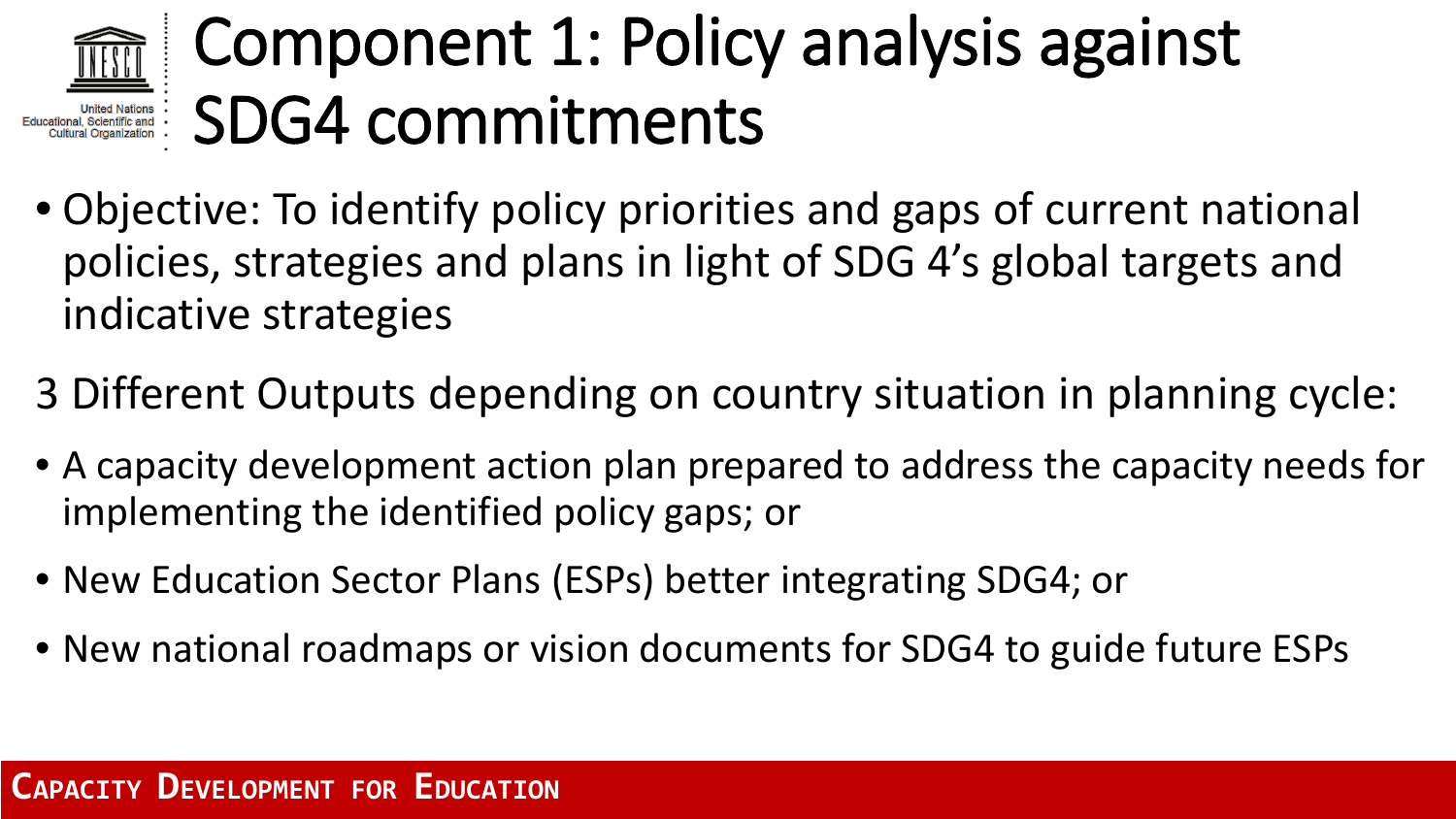

### Component 2: SDG4 data & indicators Educational, Scientific and : **Led by UIS**

- Objective: to improve national capacities to monitor SDG4/national ESPs by
	- developing global training materials and adapting them to national context
	- training government officials to map data sources, identify data gaps and assess quality of data and statistical processes
- Key Output: A national strategy for the development of education statistics (NSDES) as a roadmap and capacity development action plan to address gaps identified. A fundraising tool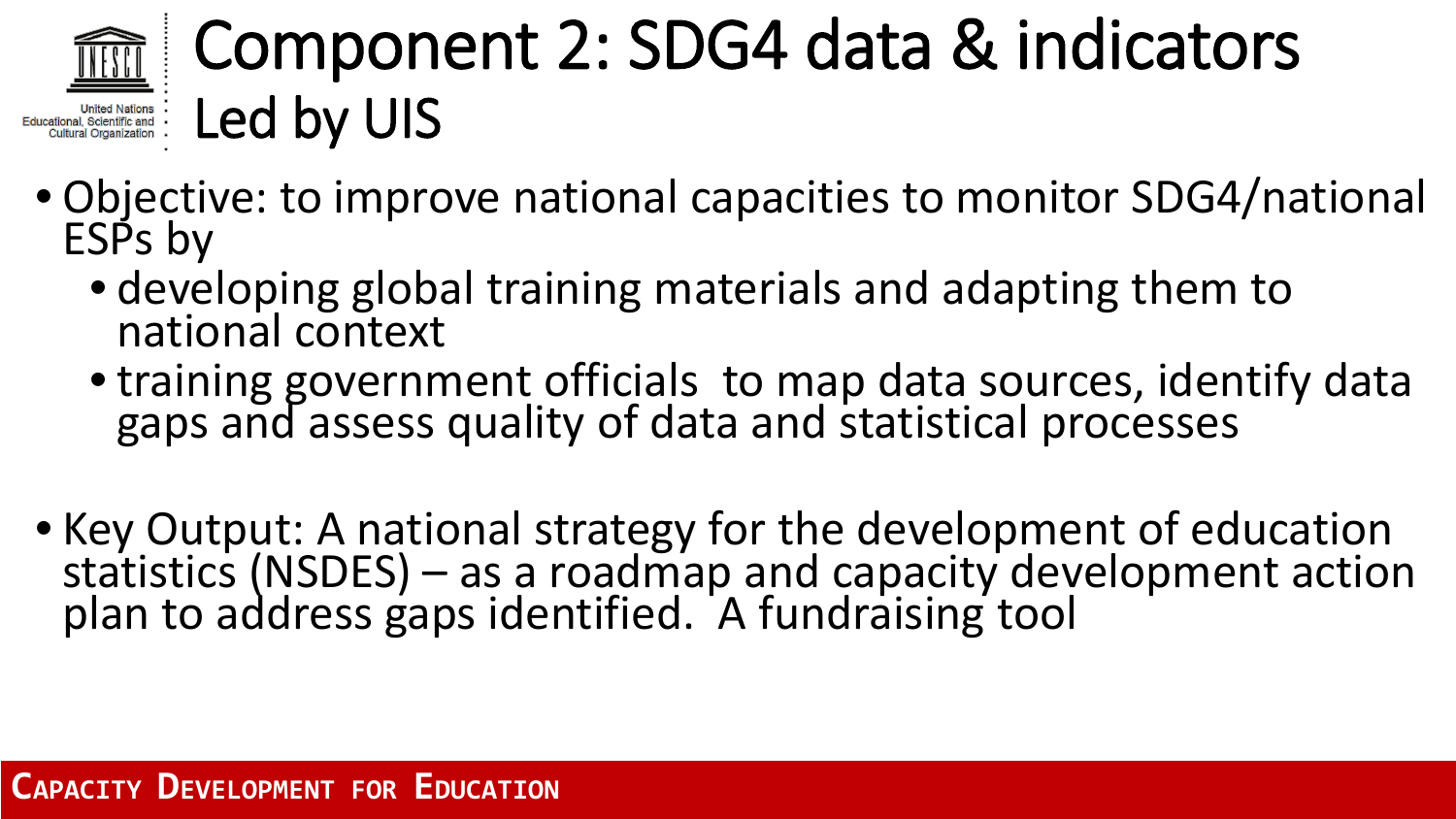# Component 2: Main Steps

- Institutionalisation of the national education data group
	- Data needs assessment
		- Identification of relevant data sources
- $\rightarrow$  Mapping data gaps and data quality assessment Account of
	- $\blacktriangleright$  Recommendations for improvement
	- $\rightarrow$  Development of the NSDES mobilization
		- $\mathbb{L}$  Validation and launch
			- Implementation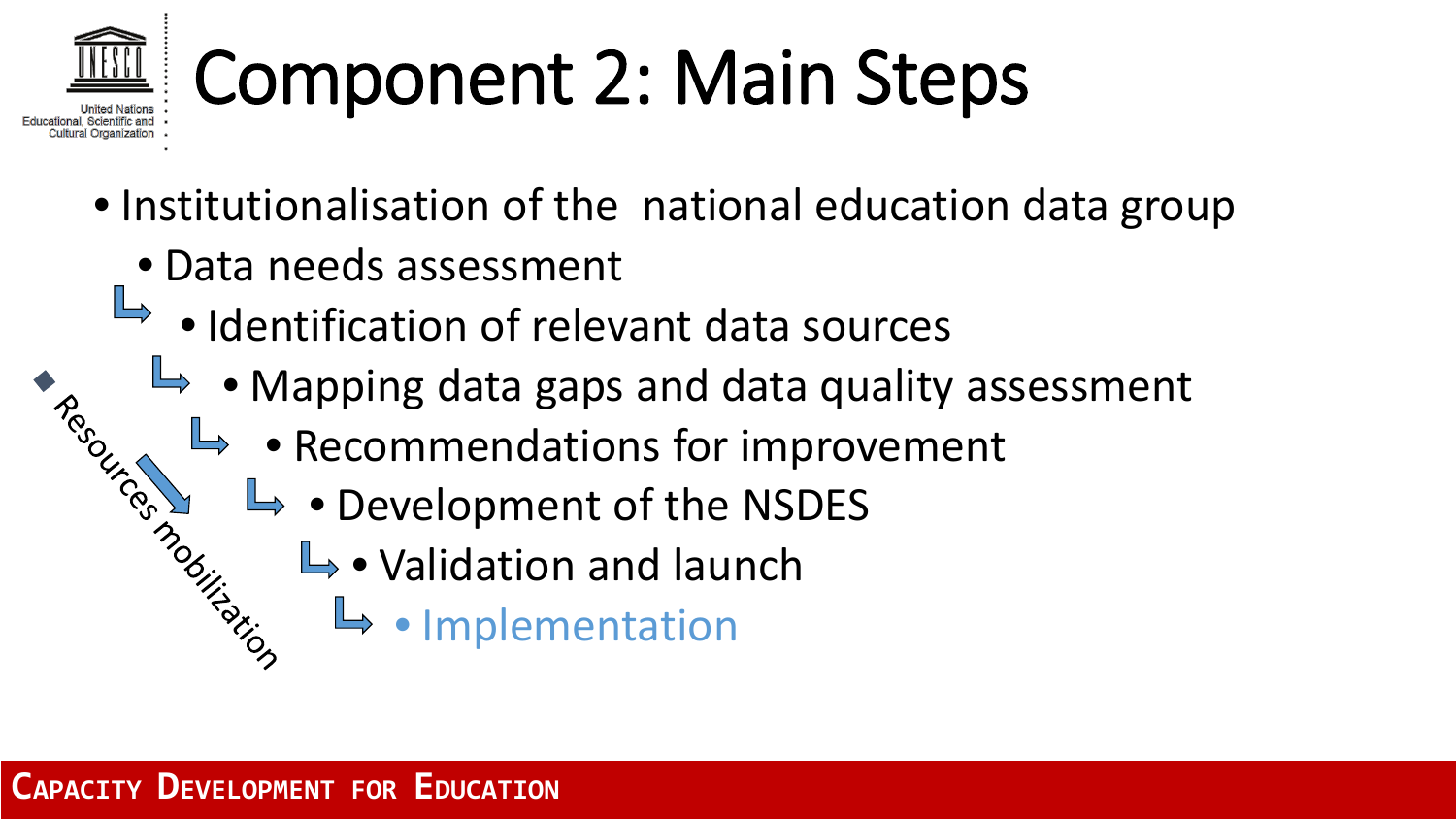

### Key Progress:

### Component 1:

- Technical guidelines developed
- 10 reports on the right to education
- 5 countries working on ESPs, 3 on vision documents,

2 on policy reviews (see overview)

### Component 2:

- Inception missions completed in 2017
- All training material in final stages of development
- National teams and steering committes established in most countries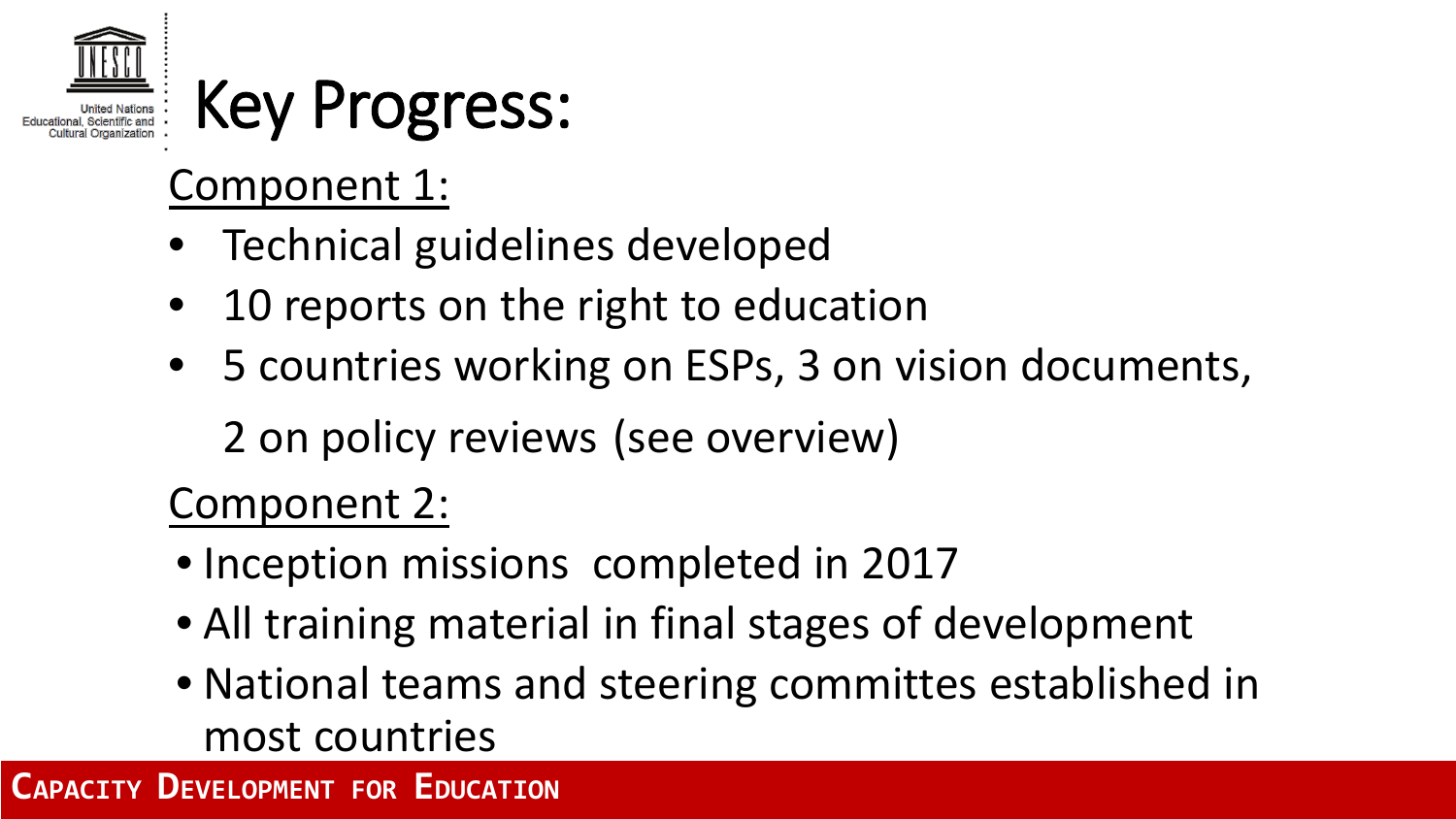

diam.

### Country Status progress overview

| alignment)       | <b>Supporting development of NESPs (SDG4</b>                                                             | <b>Supporting development of SDG4 vision</b><br>documents |                                                                                                                                                              | Development of gap analysis -<br>policies and SDG4 |                                                                                                                      |
|------------------|----------------------------------------------------------------------------------------------------------|-----------------------------------------------------------|--------------------------------------------------------------------------------------------------------------------------------------------------------------|----------------------------------------------------|----------------------------------------------------------------------------------------------------------------------|
| 1.<br>Madagascar | Comments:<br>NESP 2017-21 finalized                                                                      | 6. Cambodia                                               | Comments:<br>Preparation of roadmap<br>2030 started. Expected<br>ready in August. Should<br>impact new ESP to start<br>2018.                                 | 9. Myanmar                                         | Comments:<br><b>NESP supported</b><br>through 4 year<br><b>CESR</b> process. Gap<br>analysis with NESP<br>undertaken |
| 2. DRC           | 2016-2025 SSEF - SDG4 gaps<br>identified, Revision & action<br>plan under development                    |                                                           |                                                                                                                                                              |                                                    |                                                                                                                      |
| 3. Senegal       | PAQUET - expanded timeframe<br>until 2030. Action plan until<br>2020. Simulation model and<br><b>NEA</b> | 7. Nepal                                                  | New ESP 2016-2023-<br>integrates SDG4 only<br>partly. Development of a<br>national framework for<br>action 2030 underway.<br>Draft expected end July         | 10.<br>Mozambique                                  | <b>Policy Review</b><br>underway,<br>includes gap<br>analysis with<br>$SDG4 - to impact$<br>development of           |
| 4. Haiti         | <b>UNESCO backstopping</b><br>elaboration of new plan 2017-<br>2026. Slow start                          | 8. Afghanistan                                            | New ESP already adopted.<br><b>Country wants new Policy</b><br>Framework - integrating<br>all existing policies and<br>creating mapping with<br>SDG4 targets |                                                    | new ESP                                                                                                              |
| 5. Mali          | <b>PRODEC II (2018-2027)</b><br>preparation underway. Dialogue<br>on how to integrate SDG4               |                                                           |                                                                                                                                                              |                                                    |                                                                                                                      |